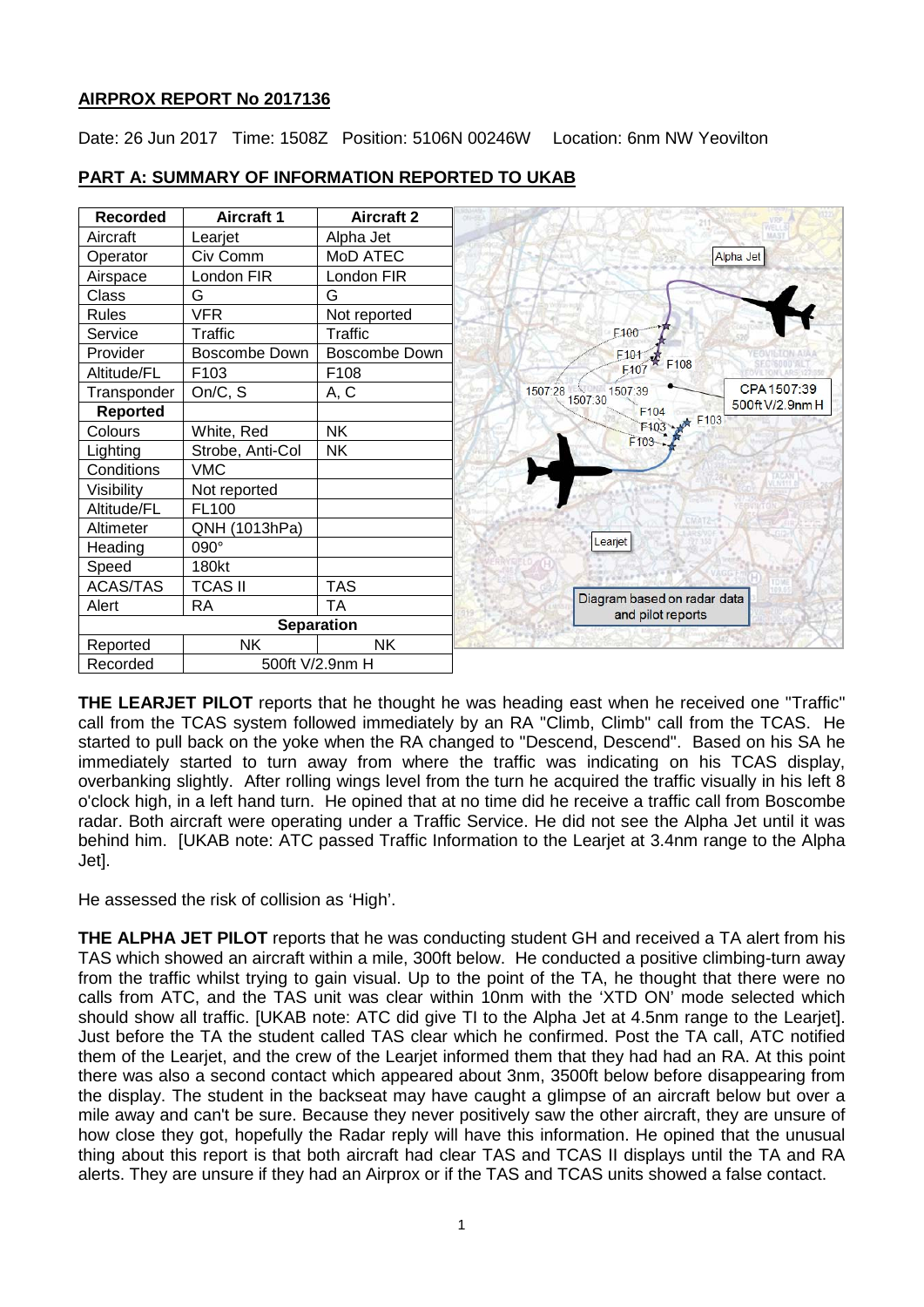He assessed the risk of collision as 'Medium'.

**THE BOSCOMBE CONTROLLER** reports that his report was submitted after an Airprox was reported in the Boscombe TRA (triangle) via landline after the event by the Learjet pilot. He was the instructor controller behind a trainee in radar (TC Zone), with 2 aircraft in the Boscombe TRA, the Learjet and Alpha Jet. He and the trainee were engaged in a long-winded phone conversation with Western Radar to try and negotiate co-ordination against a track inbound to Bristol through the TRA. The radar range was selected to 70 miles in order to get a contact on this civil aircraft which was at the South of Portland DA. After the phone call, there was a discussion in the Approach Room between himself, the Approach controller, Supervisor and the trainee as to the legality of the coordination. The trainee then called the Learjet and Alpha Jet to each other. The Learjet reported on frequency getting a TCAS (RA) and questioned if the Alpha Jet had the Learjet on TCAS. The Alpha Jet responded with negative, until ATC had called the traffic.

He perceived the severity of the incident as 'Medium'.

### **Analysis and Investigation**

### **Military ATM**

Figures 1-4 show the positions of the Learjet and Alpha Jet at relevant times in the lead up to and during the Airprox. The screen shots are taken from a replay using the Burrington combined radar feed, which is not utilised by Boscombe Down ATC, therefore is not necessarily representative of the picture available to the controllers.

At 15:07:09 (Figure 1), the Learjet and Alpha Jet first began to turn towards each other.







At 15:07:26 (Figure 2), the Boscombe Zone controller passed Traffic Information to the Alpha Jet on the Learjet as, "…traffic south, 8 miles, manoeuvring, indicating FL105, Learjet". The separation at the time was actually 4.5nm and 300ft.

At 15:07:38 (Figure 3), the Boscombe Zone controller passed Traffic Information to the Learjet on the Alpha Jet as "north west, 5 miles, manoeuvring, indicating FL105, Alpha Jet". The separation at the time was actually 3.4nm and 200ft.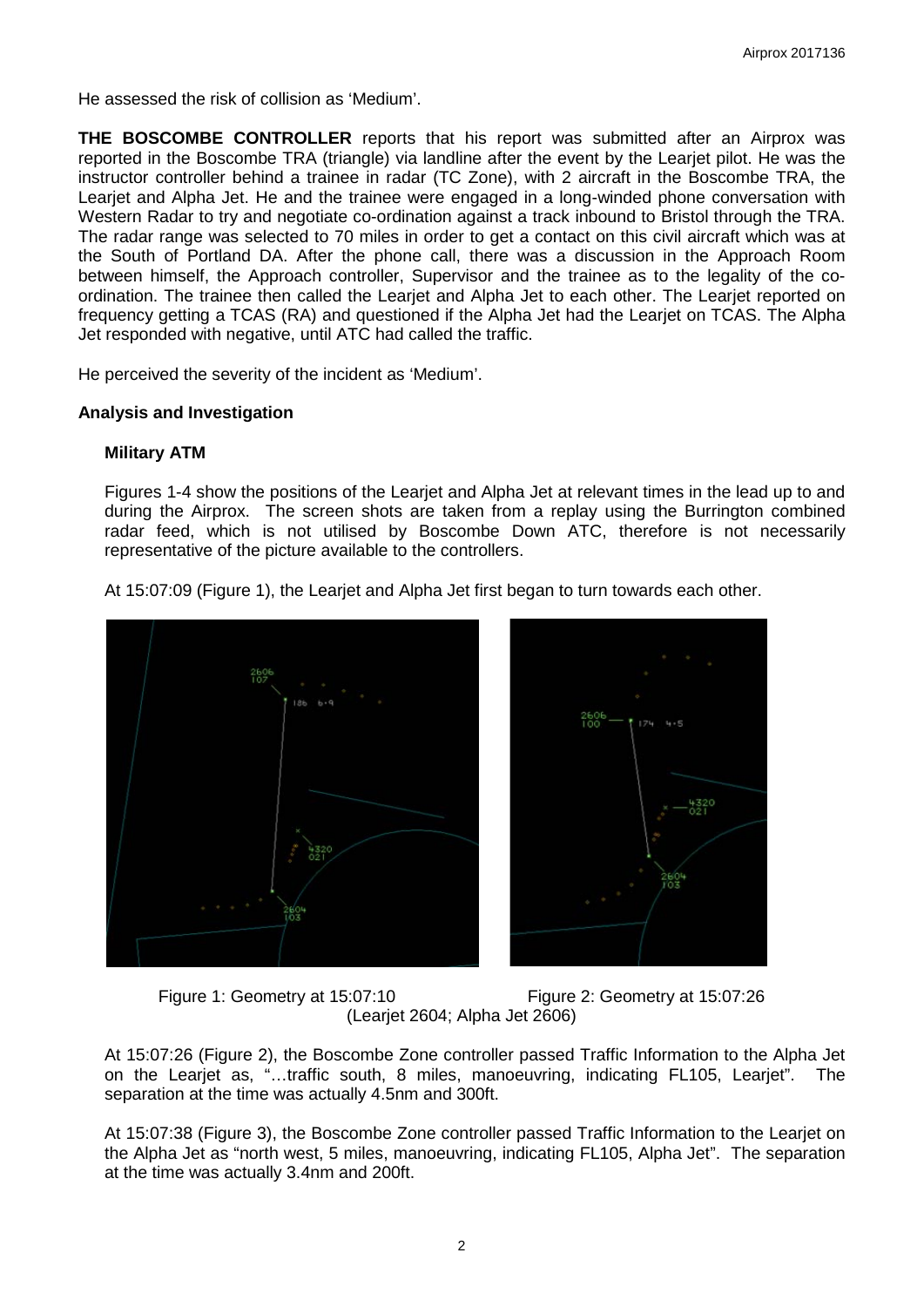



Figure 3: Geometry at 15:07:38 Figure 4: Geometry at 15:07:50

At 15:07:50 (Figure 4), the two aircraft were at their closest point laterally of approximately 2.4nm.

The Boscombe Zone controller was under training and had been involved, along with the Instructor and Supervisor, in a protracted landline conversation to create a deconfliction plan with Western Radar during the time leading up to the occurrence. There was subsequent discussion of the plan's legality, which may have caused enough distraction to delay passing Traffic Information to the two aircraft when they simultaneously turned towards each other with a high closing speed. Prior to the incident, the two aircraft had been operating far enough away from each other not to warrant Traffic Information. The callsign confusion by the Learjet, who responded to a Traffic Information call intended for the Alpha Jet, also increased the time it took for the Zone controller to pass Traffic Information to the Learjet.

The Zone controller's radar screen had been manipulated to a range 70nm in order to identify Portland traffic, which would have affected the controller's ability to monitor and judge distance, although it had been ranged back down to standard setting (range 40nm) at the time of the Airprox. In accordance with CAP 774, Traffic Information to aircraft receiving a TS should be passed by 5nm if the aircraft will pass within 3nm of each other. In this situation, the Traffic Information was inaccurate and late. Additionally, with high energy manoeuvres, it would be considered good practice to pass Traffic Information sooner to enable to the pilot to have greater situational awareness when planning their next manoeuvre.

## **UKAB Secretariat**

The Learjet and Alpha Jet pilots shared an equal responsibility for collision avoidance and not to operate in such proximity to other aircraft as to create a collision hazard<sup>[1](#page-2-0)</sup>. If the incident geometry is considered as head-on or nearly so then both pilots were required to turn to the right<sup>[2](#page-2-1)</sup>.

## **Occurrence Investigation**

<span id="page-2-1"></span><span id="page-2-0"></span>

SERA.3205 Proximity.<br>SERA.3210 Right-of-way (c)(1) Approaching head-on.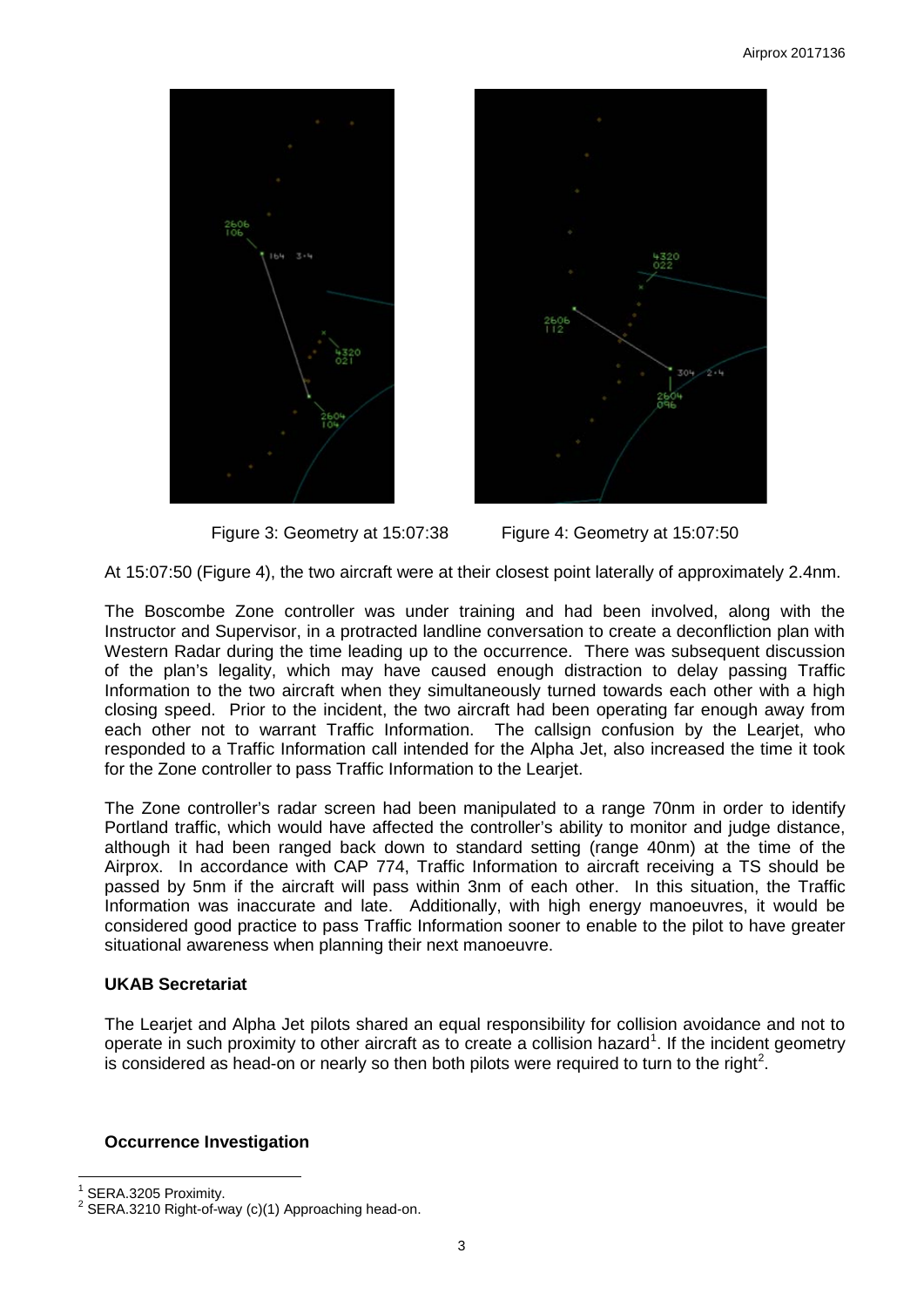The 2 aircraft involved (Learjet and Alpha Jet) were operating under a Traffic Service within the same airspace allocation. The Learjet was predominantly flying straight-and-level profiles at FL100 and the Alpha Jet was manoeuvring for General Flying Practice, commencing a loop. The aircraft closed sufficiently at FL105 for both aircrafts' TCAS/TAS to activate an RA/TA. The dynamic climbing profile of the Alpha Jet served to exacerbate the risk of closure due to the TCAS RA climb instruction of the Learjet. The TCAS RA in the Learjet responded effectively to the situation and the subsequent manoeuvring of the Learjet was sufficient to avoid a further degradation of safe separation.

The Alpha Jet pilot was aware from the sortie out-brief with the DSS [Duty Squadron Supervisor] that the Learjet was operating at FL100. Both aircraft operating at FL105 represented an increased risk of loss of safe separation. The mitigating barriers of ATC Traffic Service and TCAS/TAS were utilised by both crews. In this instance these barriers appear sufficiently effective to avoid a collision but not sufficiently effective to avoid the initial closure leading to the TCAS/TAS RA/TA activations.

The investigation made 2 Recommendations:

- It is recommended that a formalised deconfliction strategy is utilised by based aircraft planning to operate in the 'triangle' TRA.
- This incident should be used as a reminder to all crews of the known limitations of TCAS and TAS when utilised on small, fast and manoeuvring aircraft. Consideration should be given to formal system refresher training.

#### **Comments**

#### **HQ Air Command**

The crews of both aircraft involved in this incident were aware of the presence of the other aircraft in the intended area of operations prior to launch, though it appears that no formal deconfliction activity had taken place; this therefore places more reliance on other MAC barriers to prevent a loss of separation. It could not have been foreseen that a protracted (in excess of 2 minutes) coordination call with another ATC unit would have commanded the attention of the controller, instructor and supervisor and ultimately lead to a tardy and inaccurate issuance of TI, too late to affect the CPA. Furthermore, the crews might possibly have expected the TCAS II and TAS to have given a much earlier warning of proximate traffic than was the case here – this is probably explained by the manoeuvring of the Alpha Jet, whose flight vector would not have triggered a warning until the aircraft were in reasonably close proximity and the vectors of the 2 aircraft were converging.

The investigation conducted by the unit into this incident recommended that a formalised deconfliction strategy be developed for aircraft planning to operate in the same area and that crews be reminded of the limitations of their respective CWS when one or both of the aircraft are conducting high energy manoeuvres. It is also worth highlighting the detrimental effect of the distracting telephone call on the delivery of accurate and timely TI. Distractions are not limited to controllers alone and this incident serves as a salutary reminder of how easy it is to become distracted, and how difficult that it is to recognise and then extract oneself from the distraction.

#### **Summary**

An Airprox was reported when a Learjet and an Alpha Jet flew into proximity at 1508 on Monday 26<sup>th</sup> June 2017. Both pilots were operating under VFR in VMC, both pilots in receipt of a Traffic Service from Boscombe Down.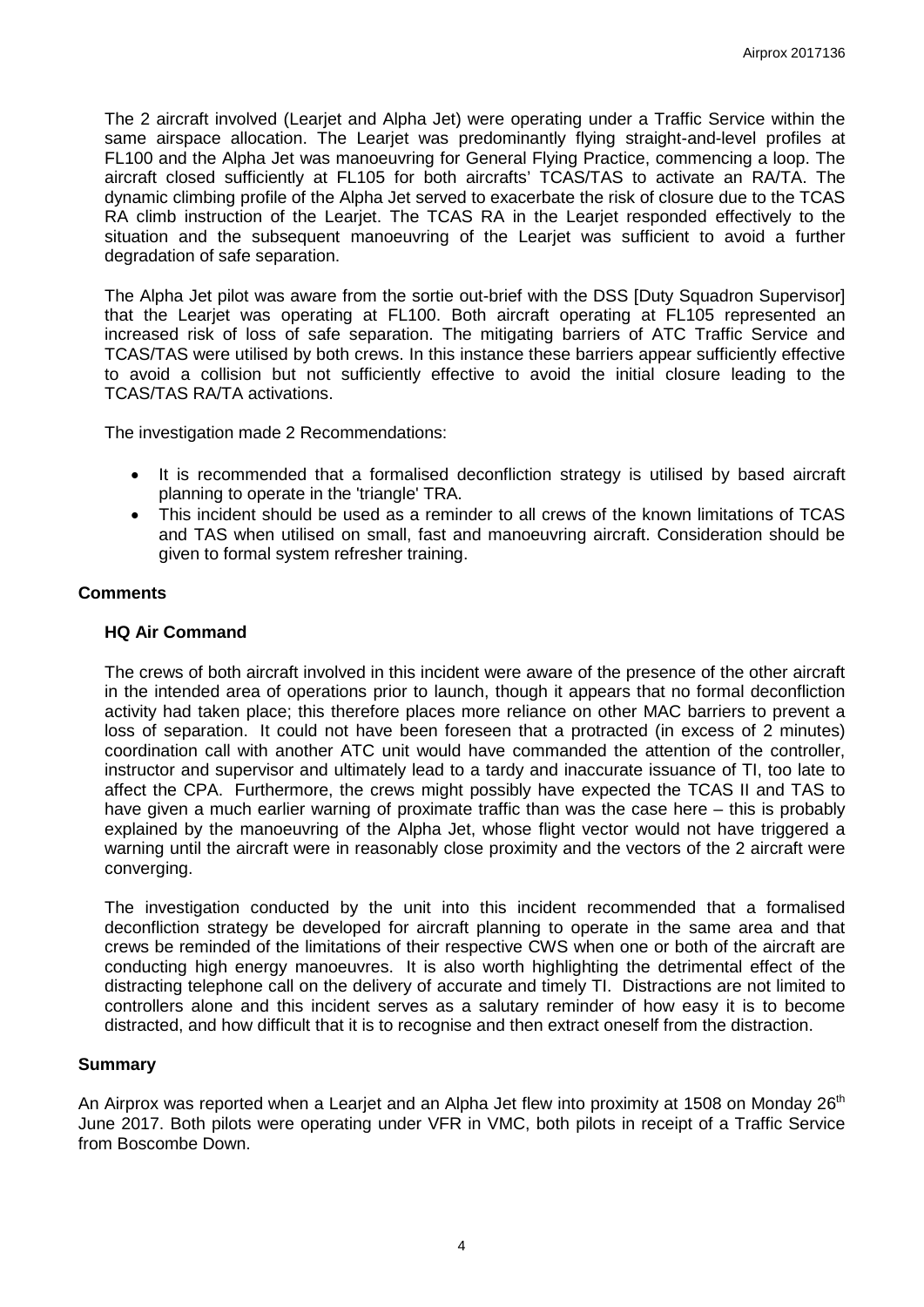# **PART B: SUMMARY OF THE BOARD'S DISCUSSIONS**

Information available consisted of reports from the pilots of both aircraft, transcripts of the relevant RT frequencies, radar photographs/video recordings, reports from the air traffic controllers involved and reports from the appropriate ATC and operating authorities.

The Board first began by discussing the actions of the Boscombe radar controller. The Board noted that the controller was carrying out coordination with an adjacent unit and, because this was further away than normal, a radar display range of 70nm had been set rather than the usual range 40nm. As a result, the trainee controller and his instructor could not fully monitor the Learjet and Alpha Jet. When the coordination was complete, they returned their attention to the Alpha Jet and Learjet and the trainee passed TI. Unfortunately, because they had not returned the radar range to the normal setting at this point, the stated TI range was misinterpreted and this may have resulted in flawed pilot SA. That being said, members noted that neither of the pilots recalled being given TI anyway, and so this was rather a moot point. Nonetheless, Board members agreed that the protracted coordination and associated change of radar range had resulted in late and inaccurate passage of TI. Irrespective of the coordination and display-setting issue, ATC members were surprised that the Boscombe controller had not anyway reminded the Learjet and Alpha Jet pilots of each other's presence as they were operating in the same area.

The Board then turned to the actions of the pilots. For his part, members noted that the Alpha Jet pilot had carried on manoeuvring towards the Learjet even though he had been given TI about it. Some members commented that because the TI had been inaccurate, he may have been operating with flawed SA in the belief that the Learjet was further away than it actually was. Other members noted that the Learjet pilot had reported that he hadn't received any TI at all, and wondered whether he had missed the transmission. Finally, the Board opined that both pilots may have been overreliant on both ATC and their electronic warning systems to the detriment of mutual tactical planning. They were surprised that both aircraft were from the same operating authority yet had not ensured that they had a robust deconfliction plan from each other. In this respect, members were heartened to hear that the operating authority will now ensure that all their aircraft are positively deconflicted in future.

With regard to the lack of TCAS indications in either aircraft until just before the encounter, members were informed that the Alpha Jet's high rates of climb and descent during looping manoeuvres may have initially exceeded the TCAS display algorithms (which require target rate of climb/descent to be less than +/- 10,000fpm), but that during the 2mins prior to CPA, the Alpha Jet appeared to be within this tolerance and so should have been displayed. Without knowledge of the Alpha Jet's TAS system, members could not speculate as to why the 2 aircraft did not appear as at least proximate traffic to each other within this time period.

The Board then considered the cause and risk of the incident. Members agreed that the protracted ATC coordination had been contributory in that ATC was distracted to the extent that timely and accurate TI was not passed under the terms of the Traffic Service. Notwithstanding, the Board agreed that the Learjet and Alpha Jet pilots had both taken effective action to remain sufficiently separated, and that the incident was probably best described as the Learjet pilot being concerned by the proximity of the Alpha Jet. The Board agreed that, although safety had been degraded, the aircraft were separated by 500ft and 2.9nm at CPA and so there was no risk of collision. Accordingly, they assessed the risk as Category C.

## **PART C: ASSESSMENT OF CAUSE AND RISK**

Cause: The Learjet pilot was concerned by the proximity of the Alpha Jet.

Contributory Factor: ATC was distracted to the extent that timely Traffic Information was not passed.

Degree of Risk: C.